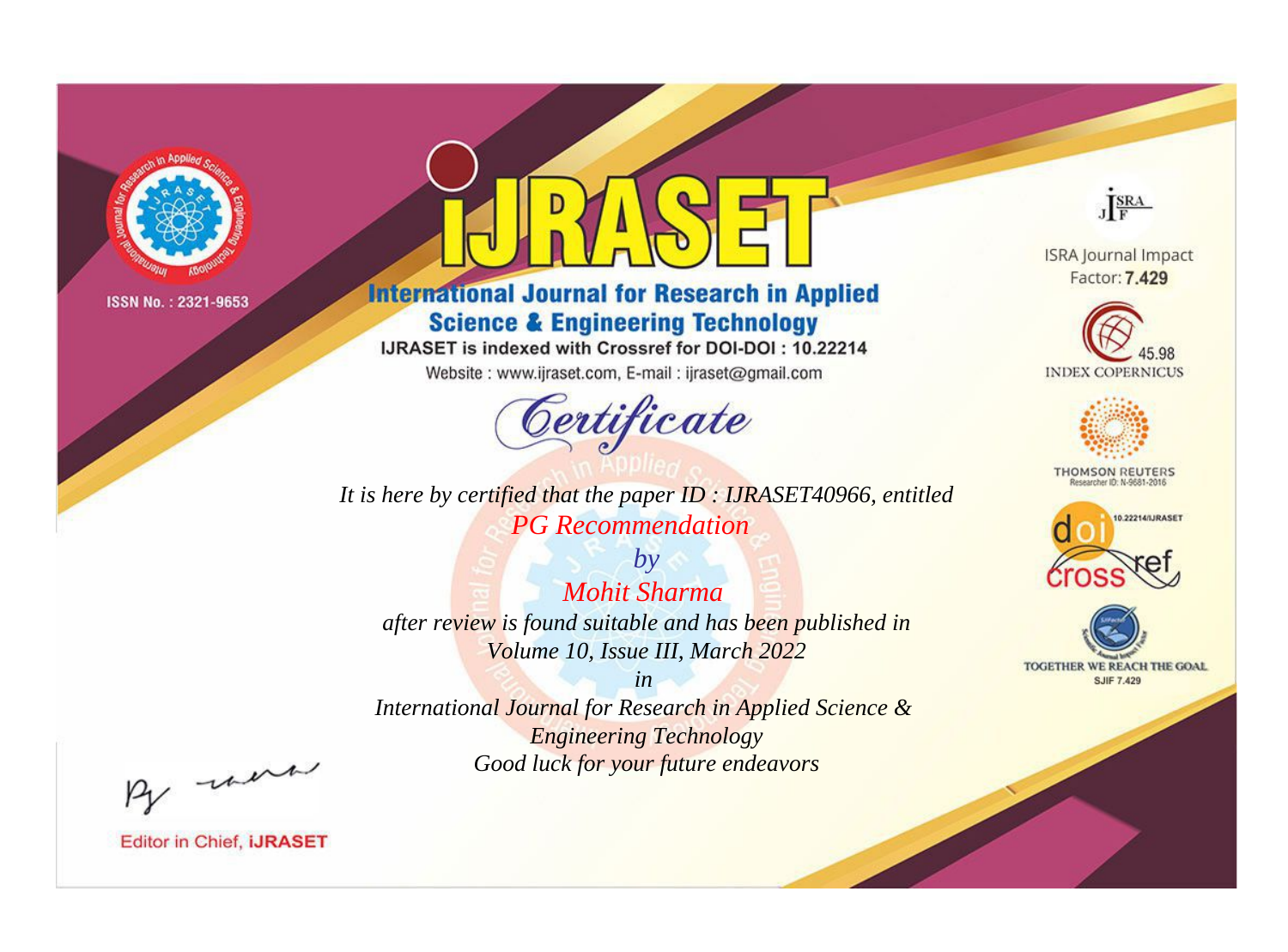

# **International Journal for Research in Applied Science & Engineering Technology**

IJRASET is indexed with Crossref for DOI-DOI: 10.22214

Website: www.ijraset.com, E-mail: ijraset@gmail.com



JERA

**ISRA Journal Impact** Factor: 7.429





**THOMSON REUTERS** 



TOGETHER WE REACH THE GOAL **SJIF 7.429** 

*It is here by certified that the paper ID : IJRASET40966, entitled PG Recommendation*

*by Hritik Baliyan after review is found suitable and has been published in Volume 10, Issue III, March 2022*

*in* 

*International Journal for Research in Applied Science & Engineering Technology Good luck for your future endeavors*

By morn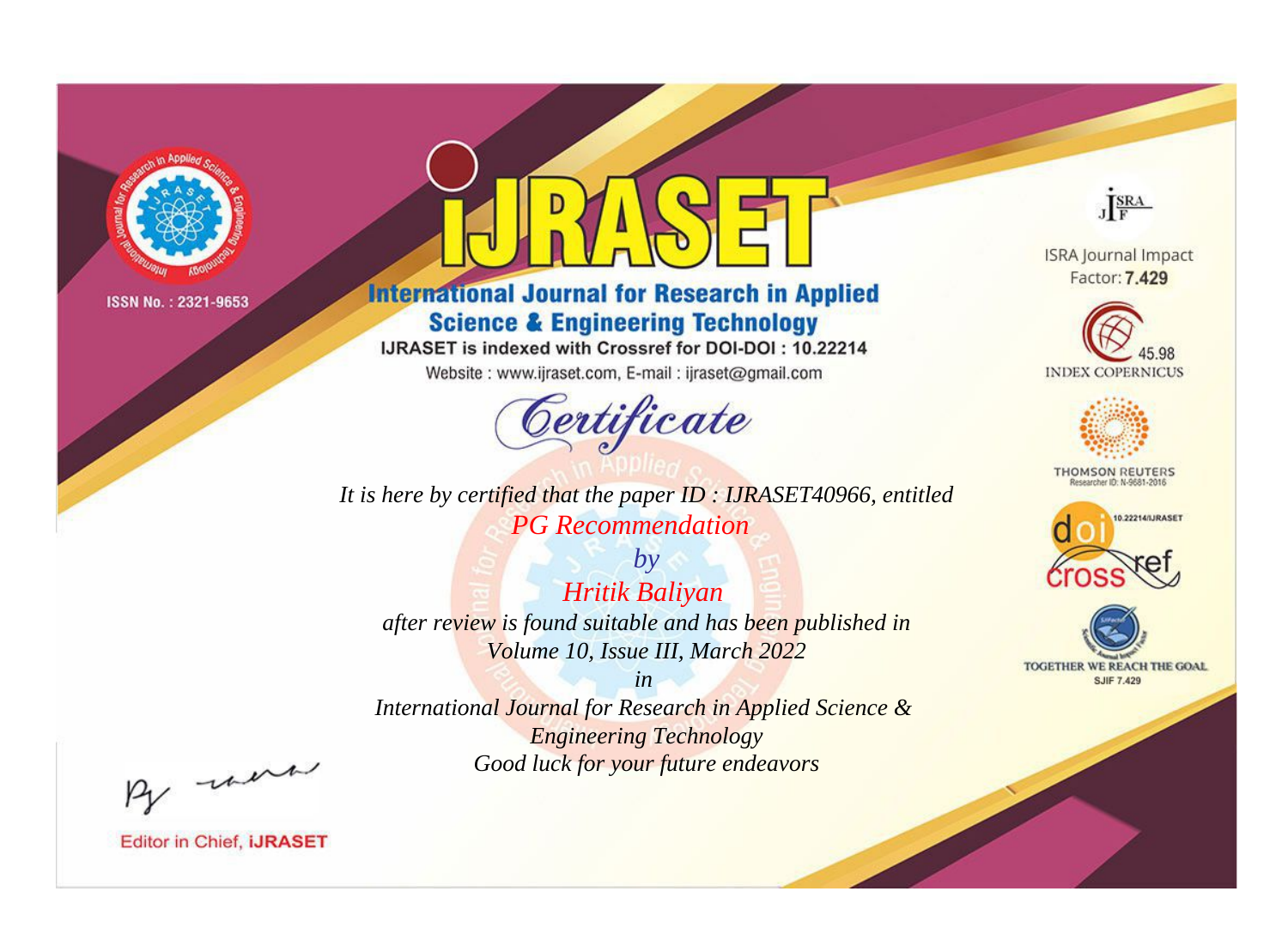

# **International Journal for Research in Applied Science & Engineering Technology**

IJRASET is indexed with Crossref for DOI-DOI: 10.22214

Website: www.ijraset.com, E-mail: ijraset@gmail.com



**ISRA Journal Impact** Factor: 7.429

JERA





**THOMSON REUTERS** 



TOGETHER WE REACH THE GOAL **SJIF 7.429** 

*It is here by certified that the paper ID : IJRASET40966, entitled PG Recommendation*

*by Akhil Chikara after review is found suitable and has been published in Volume 10, Issue III, March 2022*

*in* 

*International Journal for Research in Applied Science & Engineering Technology Good luck for your future endeavors*

By morn